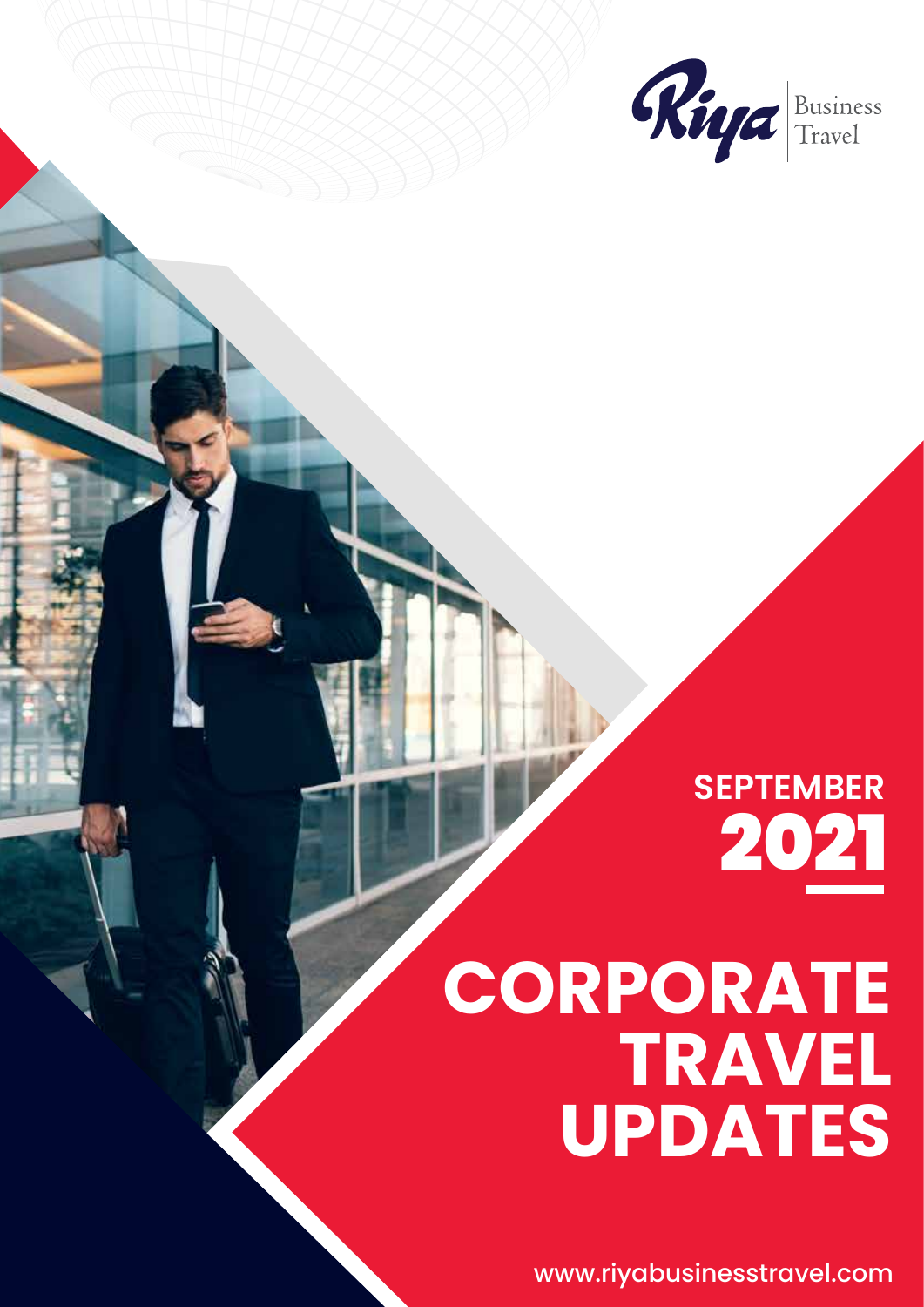

01

Travel Made Easy with RBT

Wheels Up! Corporate India Is Flying Again As Vaccination Picks Up 02

Hotels More Adaptive To Customer Needs Will Do Far Better 03

IATO Seeks Continuation Of SEIS For The Next 5 Years 04

SpiceJet Unveils IATA Travel Pass For International Travel

06

05

'Operation Devi Shakti': India Evacuates More Than 800 People From Afghanistan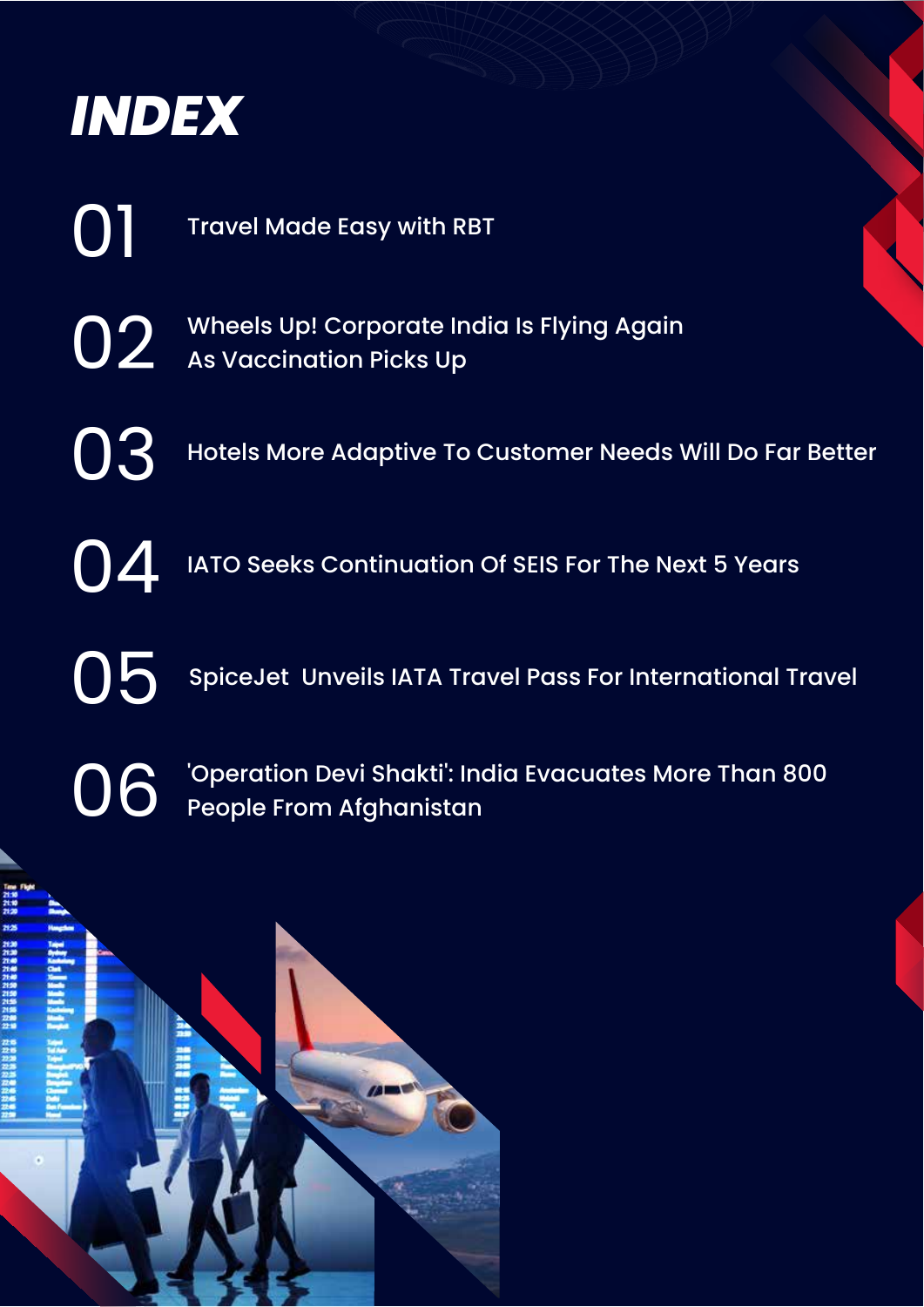#### **TRAVEL MADE EASY WITH RBT**

With the progress of technology in Riya Business Travel, corporate travel is now customizable, efficient and seamless. Use our platform to personalise your travel plans and manage it effortlessly.



#### **API INTEGRATION**

RBT is creating its own travel tool for easy booking. It is capable of sourcing third party contents through API integrations. This way clients can organize content as per their business needs and travel policy compliance and users can get access to multiple feeds making it easier to choose the right options.



#### **VISA TRACKER**

To enhance the user experience, RBT keeps upgrading itself with the latest technology.One such tool is the Visa Tracker. The tool provides real-time updates to the user about his or her visa status. Once the visa status is updated, the user will receive an auto-generated notification instantly.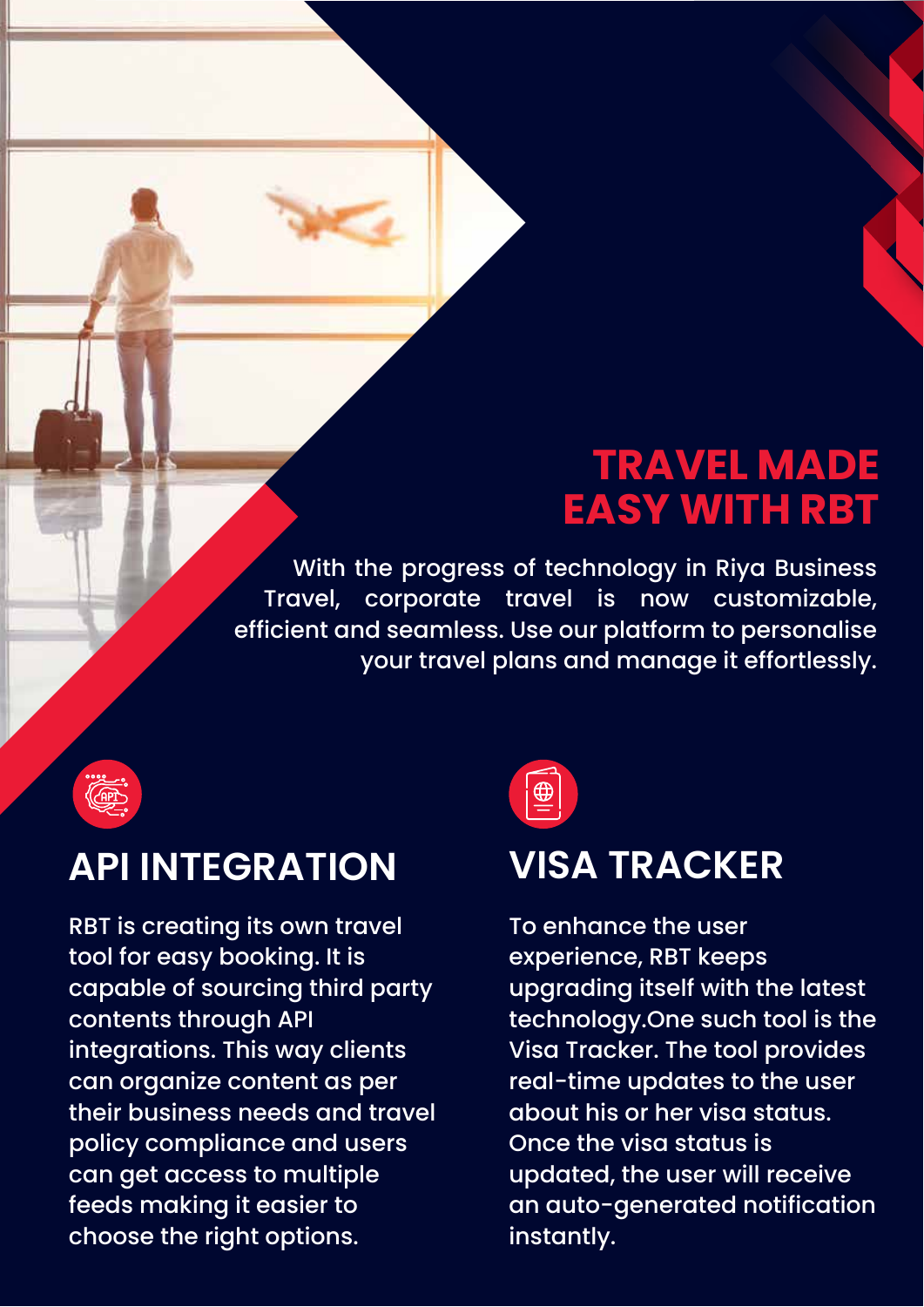#### WHEELS UP! **CORPORATE INDIA IS FLYING AGAIN AS VACCINATION PICKS UP**

Corporate journey is on the mend, as the second Covid-19 wave ebbs and the upper tempo of vaccinations carry renewed vigor to enterprise interactions and conferences.

Charter flights are on the rebound, with India Inc preferring these because of the security issue.

The recovery in corporate travel that took place in July-December after the first wave has happened between July and August (this year). Of course, it hasn't reached pre-pandemic levels, but it will.

For Indigo, the nation's largest provider by market share, company's journey has reached 35% of pre-pandemic ranges and can quickly contact 50%, stated an individual within the know.

Corporate journey had gathered steam in February, however, quickly plunged to 10% of 2019 ranges in the course of the second wave of the pandemic.

The impression of the second wave on companies has been milder than final 12 months, when a whole lockdown introduced many industries to a standstill and shrank the economic system.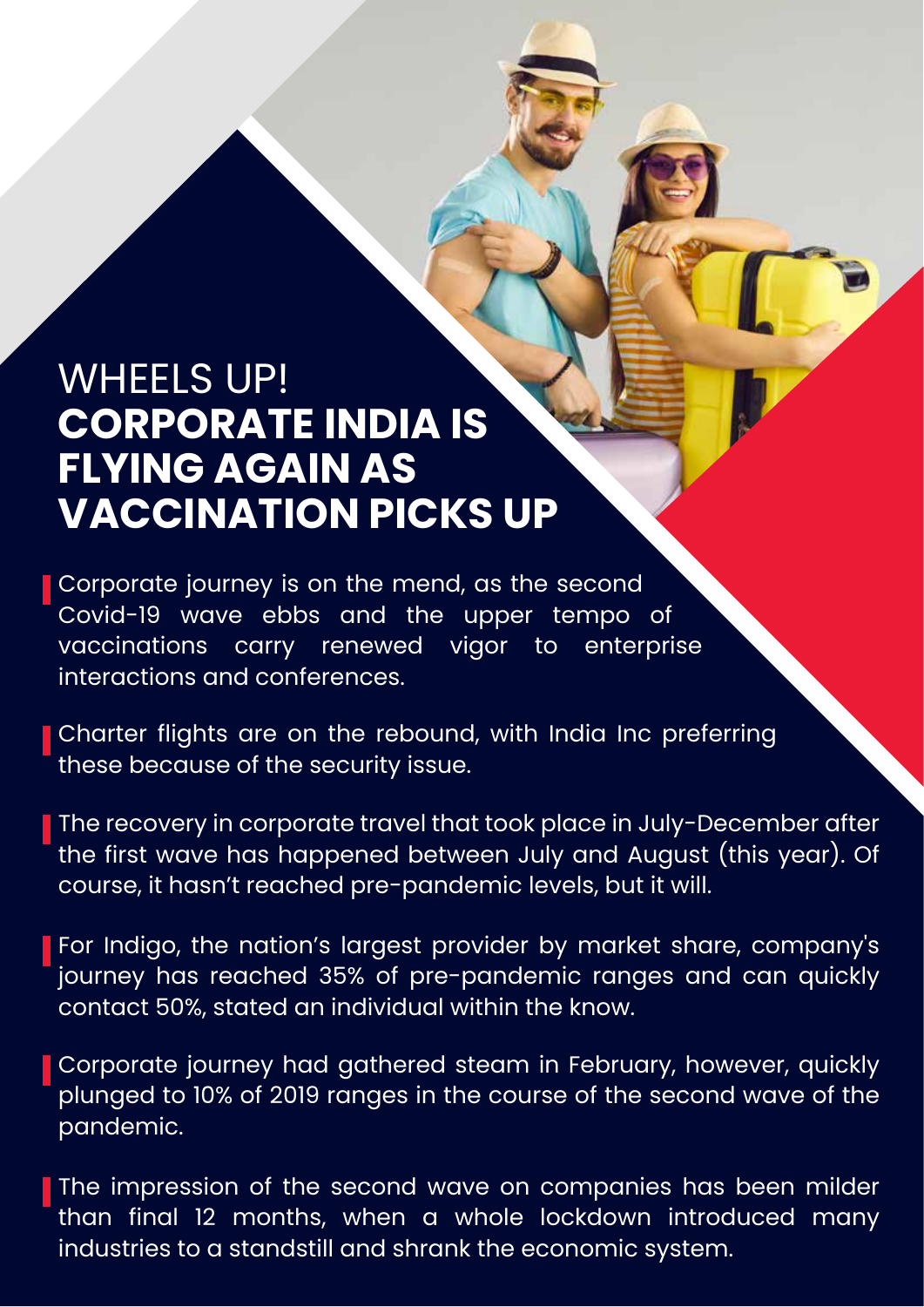Aviation was notably impacted, with airways anticipated to submit over \$8 billion in mixed losses for FY21 and FY22.

About 59% of these surveyed in a July ballot of 118 high firms by the Confederation of Indian Industry stated the impression of the second wave can be milder than the primary.

Indigo and different carriers have been focussing on constitution flights, particularly to worldwide locations. It has been working constitution flights to international locations within the Commonwealth of Independent States area.

The airline's short-term focus is on increasing the capacity deployed through air bubble arrangements and charters.

Airlines cost Rs 4.75 lakh to Rs 5 lakh per hour for a 180-seater Airbus A320 or Boeing 737 flight. For the smaller ATR-72 turboprops and Q400 jets, they cost Rs 3 lakh to Rs 3.25 lakh per hour, a trade supply stated. Private operators with a plane seating capability of between 10 and 13 seats cost about Rs 3.65 lakh-Rs 3.75 lakh for an hour's flying time.All these charges are unique of GST.

Charter bookings for these 12 months have been at an all-time excessive.

Demand for personal jet operators is also at a record high. "We have recently flown private individuals travelling with their families and pets in business jets to avoid using the congested airline aircraft and airport terminals. We believe that this trend will continue as it is more of a safety concern than luxury to fly privately," stated Atiesh Mishra, the founder of personal aviation options firm AJM Jet Management.

Dubai-based constitution operators have been in demand for India's wealthy and rich. Empire Aircraft Management Services has seen a 50% enhance in plane constitution bookings from Indian purchasers in 2021 in comparison with pre-Covid (2019) ranges, stated Nirav Kotak, the nation head of the Dubai-based firm, which is a part of the Empire Aviation Group.

We are very optimistic about the prospects for the business aviation market in India, especially as more companies expand their operations domestically and internationally, and India currently represents a significant and growing part of our charter business," he added.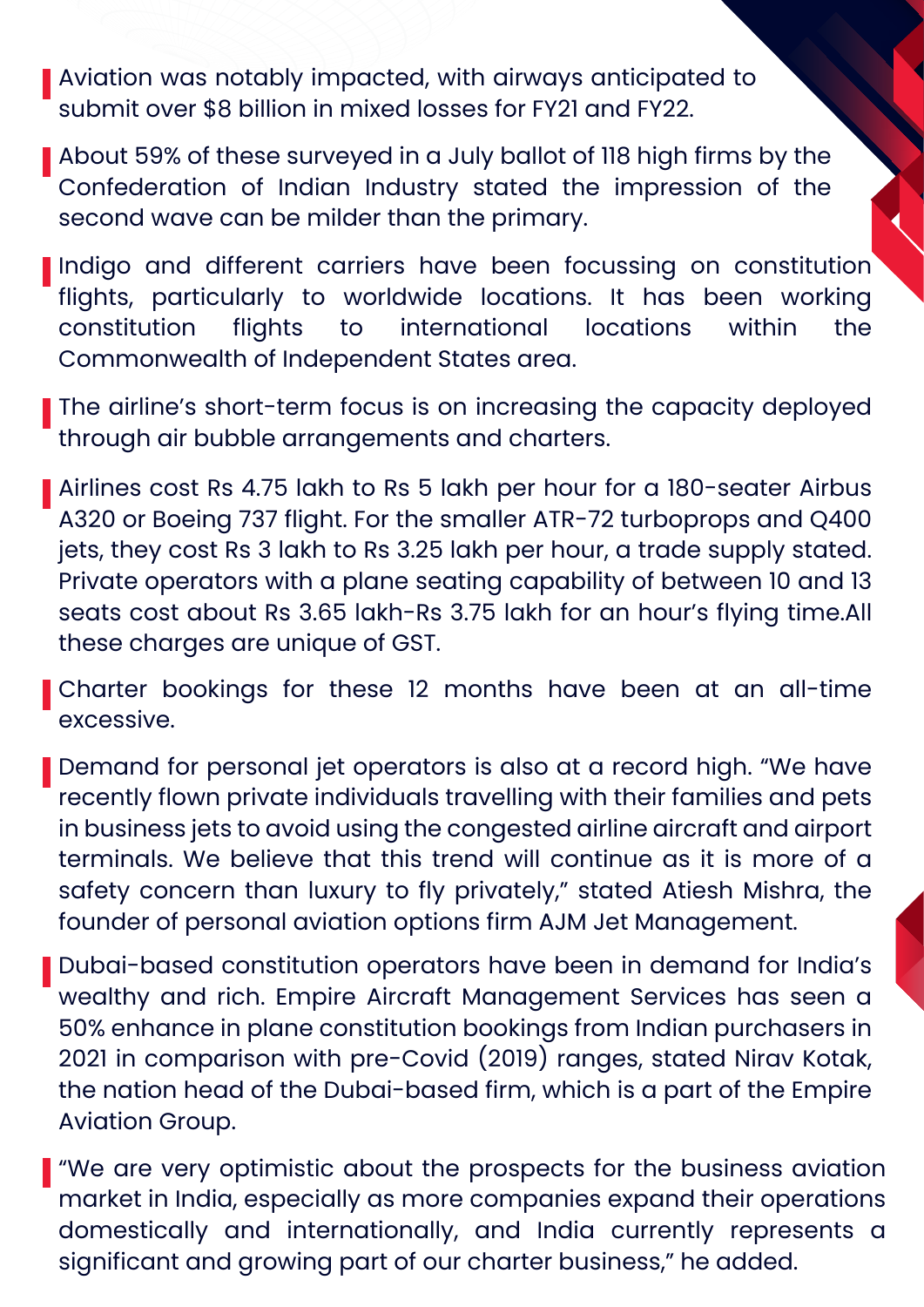

#### HOTELS MORE ADAPTIVE TO **CUSTOMER NEEDS WILL DO FAR BETTER**

Abhinash Manghani, CEO, Welcome Heritage, has said that hotels, which are more adaptive to the customer will do far better at the end of this phase. Speaking at DDP Digital Conclave titled 'The Post Pandemic Reset', he said "I think the branded ones are doing it first and subsequently, others will follow. Since customers are not sure of what they expect, there is a clear shift towards branded hotels," he added.

#### IATO SEEKS CONTINUATION OF **SEIS FOR THE NEXT 5 YEARS**

Indian Association of Tour Operators (IATO) participated in a meeting called by Union Minister of Commerce and Industry Piyush Goyal to get input from the exporters on required measures to be taken on PM's call to increase exports to USD 400 billion this year and taking India to 5 trillion USD economy in the future, a number of suggestions were given.

Representing the tourism industry, Rajiv Mehra, President, IATO suggested the measures like Opening e-Tourist Visas, resuming normal international flight operations etc. Besides, Mehra informed the Minister about the precarious financial condition that the tour operators had undergone during the pandemic and how the release of long-overdue SEIS (Service Exports from India Scheme) for the financial year 2019-20 was vital for their survival. He also requested that SEIS should continue for the next 5 years and should be included in RoDTEP scheme in foreign trade policy being framed for 2021-26.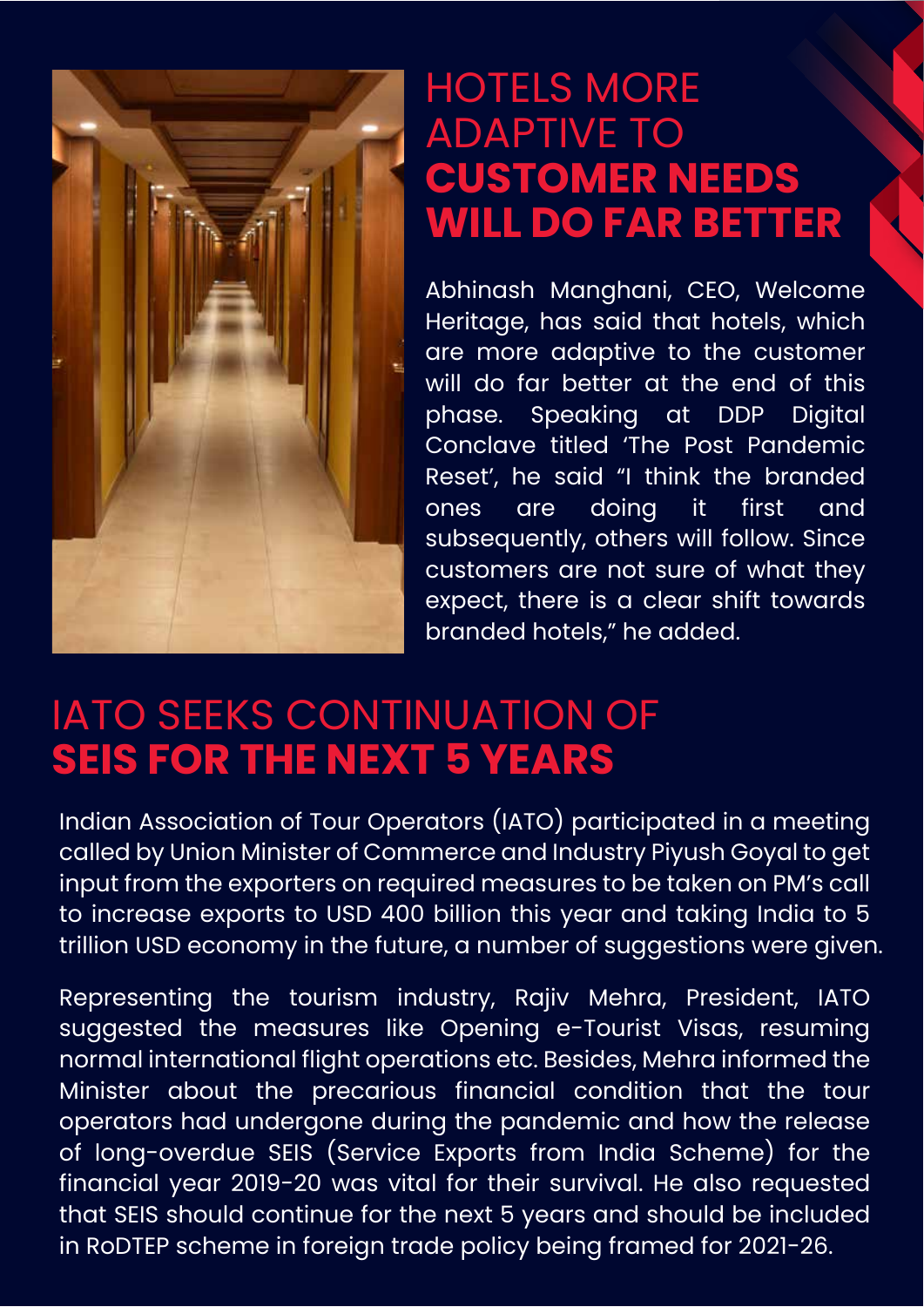Mehra also informed the Minister that the tourism industry is a major foreign exchange earner and should be accorded the status of deemed exporter at par with service export earners. Such a move could enhance their competitiveness vis a vis with other neighbouring countries and thus can boost foreign tourist arrivals. Further, the Minister was requested for implementation of IGST act as per which the tourist leaving India is entitled to refund of IGST paid in India on goods being taken out of India under tax refund for tourists (TRT) scheme.

As per Mehra, "As per larger level, India has huge tourism potential but to reach that we need government support in terms of financial incentives as well as improved physical infrastructure. With the government focusing on improving India's attractiveness, I am sure we shall see a boom as we have never seen before."

### SPICEJET UNVEILS IATA TRAVEL PASS **FOR INTERNATIONAL TRAVEL**

As international travel picks up, SpiceJet has begun the trial of IATA (International Air Transport Association) Travel Pass mobile app for digital health verification.

The trial will be conducted on flights from Mumbai to Male effective 23 August.

The IATA Travel Pass will help passengers store and manage their verified certifications for Covid-19 tests or vaccinations. It will also manage their travel easily and securely in line with governments' health and border requirements.

IATA has confirmed SpiceHealth as a lab partner for the Travel Pass trial, which is a healthcare company founded by promoters of SpiceJet. SpiceHealth currently operates 21 labs and collection centers for RT-PCR and rapid antigen testing spread across eleven cities in India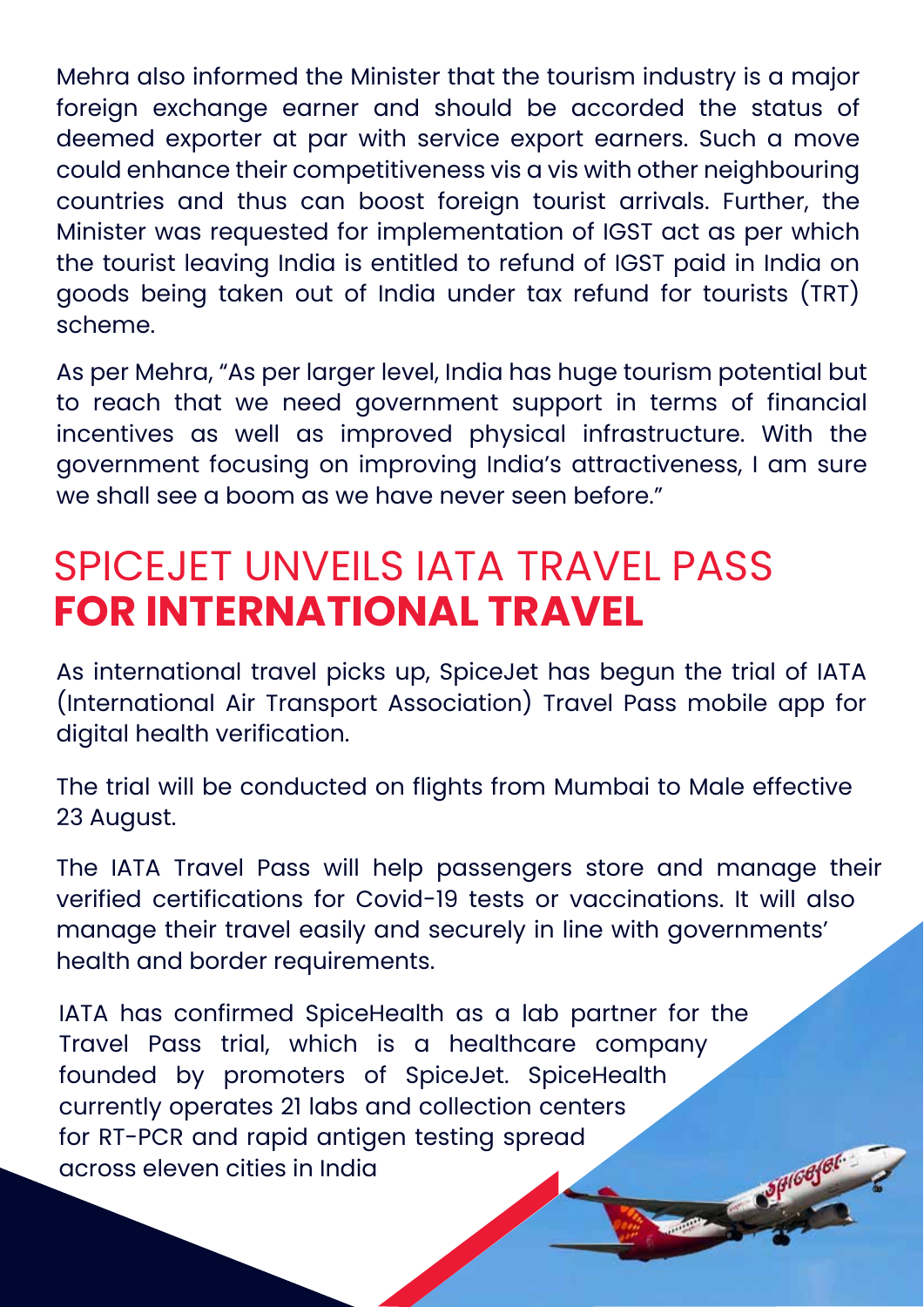"Passenger safety and comfort has always been our top priority and the introduction of the Travel Pass will make the verification process absolutely simple and hassle-free, boost both passenger and government confidence and make international travel more efficient and secure," said Ajay Singh, chairman and managing director in SpiceJet.

> The airline had earlier introduced a COVID insurance cover including tests, medication and consultations upon testing positive for COVID-19. With the Travel Pass, the airline will provide accurate information to passengers on test requirements and verify if a passenger meets the requirements for travel.

> "Adding SpiceJet to the growing list of airlines trialling IATA Travel Pass is another step towards demonstrating to governments how digital solutions can effectively manage both COVID-19 vaccine and test certificates for travel. IATA Travel Pass will simplify and enhance compliance with health requirements for SpiceJet's passengers, facilitating a more seamless experience," said Nick Careen, IATA's senior vice president for operations, safety and security.

More than 45 airlines across the world, including Singapore Airlines, Emirates, Etihad have partnered with IATA for carrying out a pilot for the travel pass.

 $1.25$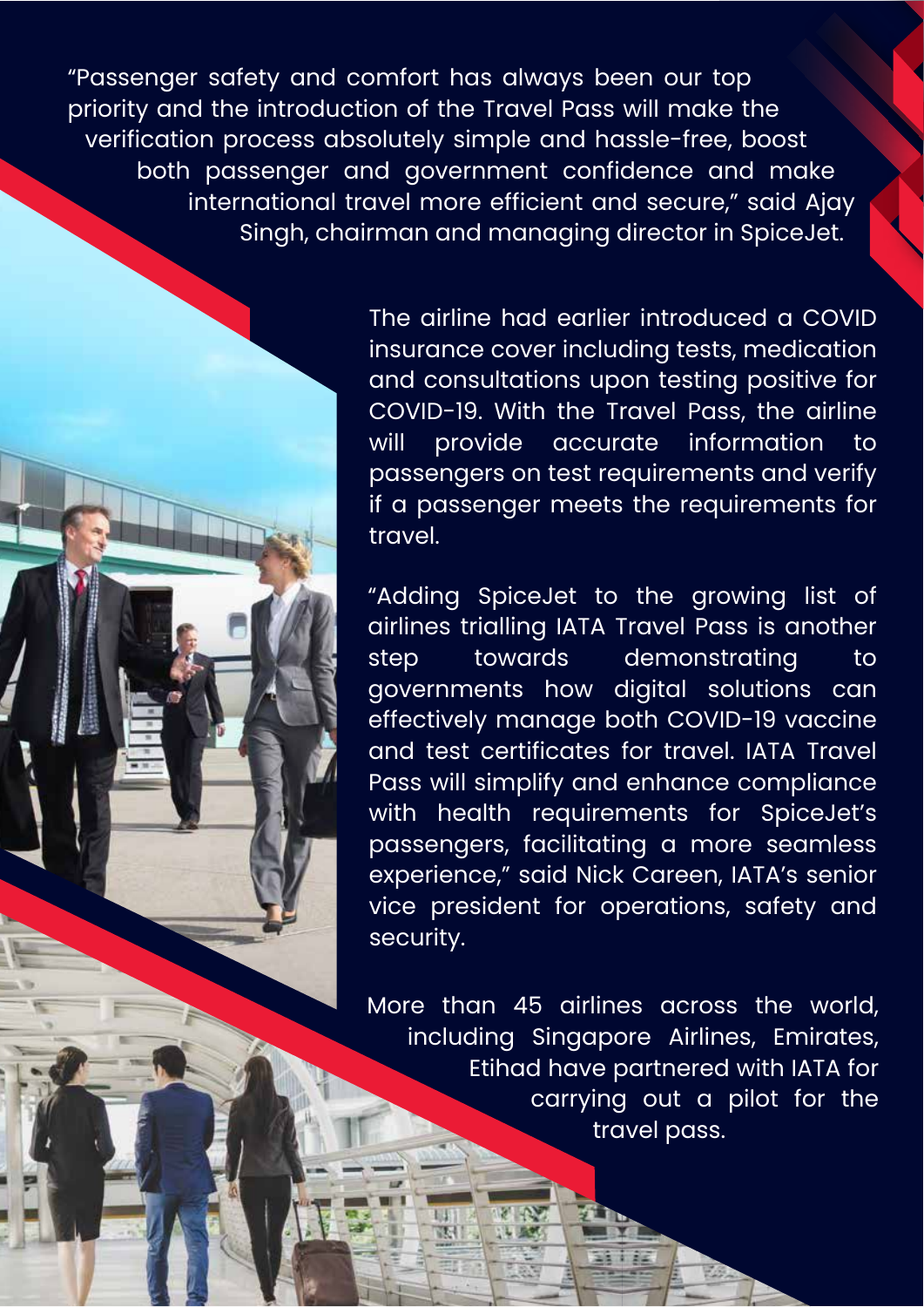#### 'OPERATION DEVI SHAKTI': **INDIA EVACUATES MORE THAN 800 PEOPLE FROM AFGHANISTAN**

Thousands of Afghans had been crowding around the Kabul airport for nearly a week in a desperate attempt to flee the country fearing the Taliban's brutality. India had been carrying out the evacuation missions in coordination with the US and several other countries.

 India gave a name to its operation to evacuate its citizens from war-torn Afghanistan. External Affairs Minister S. Jaishankar called it 'Operation Devi Shakti' and saluted the efforts of Indian Air Force and Air India.

In a tweet it mentioned, 78 people, including 25 Indian nationals, were brought to New Delhi from Tajikistan's Dushanbe in a special Air India flight on Tuesday. They were flown out of Taliban-controlled Kabul to Dushanbe in an aircraft of the Indian Air Force (IAF) a day before.

Three copies (swaroop) of the Sikh sacred scripture Guru Granth Sahib were also brought back, which were received by Union minister Hardeep Singh Puri. He expressed his gratitude to Prime Minister Narendra Modi for carrying out rescue operations from Afghanistan and said the government is in constant touch with the remaining people over there.

India has so far evacuated more than 800 people since the Taliban seized power in Afghanistan. Nearly 200 more Afghan Sikhs and Hindus are still stranded in Afghanistan. These people have taken shelter at the Karte Parwan gurdwara in Kabul, which is close to the airport, according to Puneet Singh Chandhok, president of the Indian World Forum which has been coordinating the evacuation efforts with the Ministry of External Affairs and the IAF.